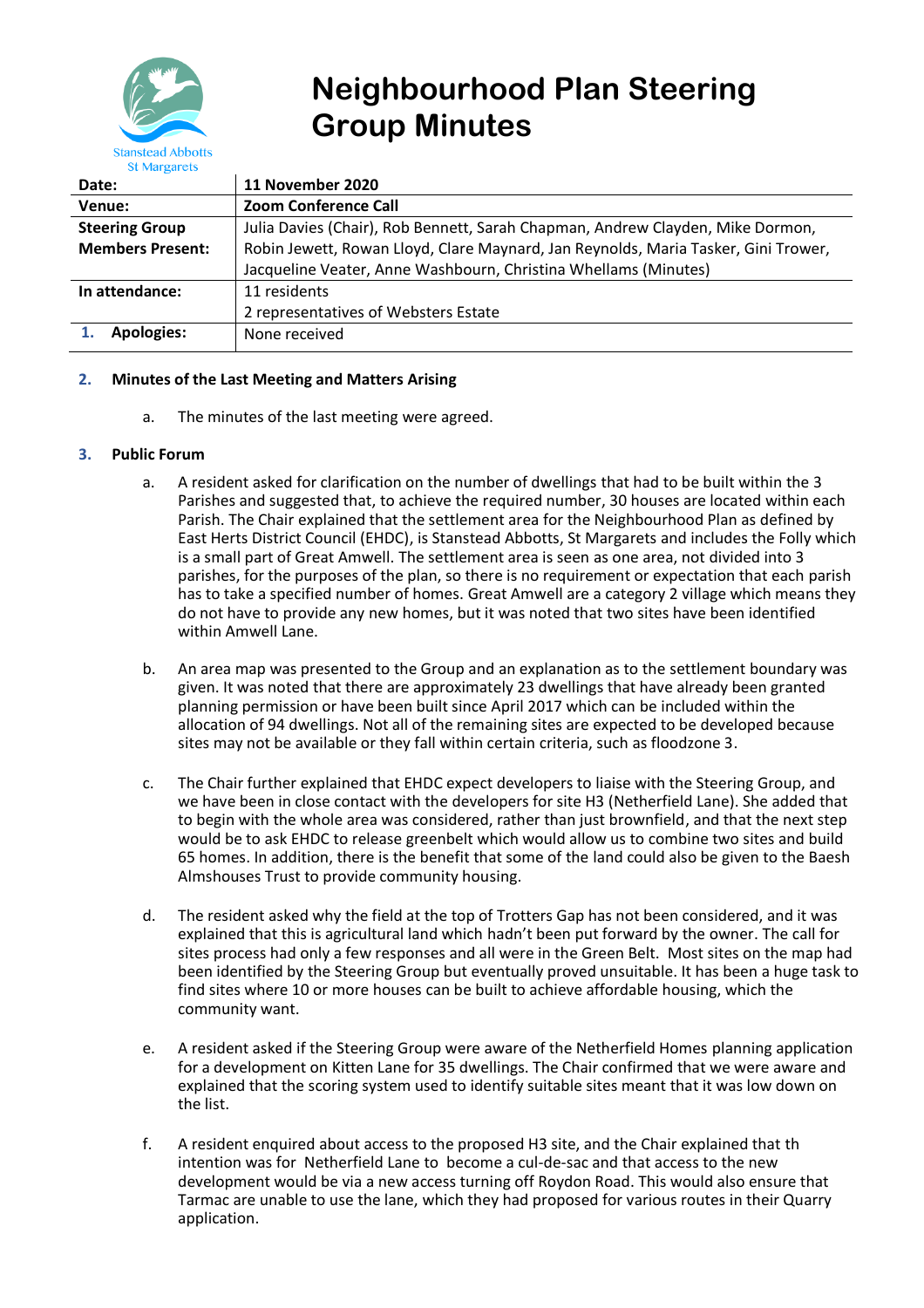- g. A resident queried why they hadn't been able to see Netherfield Lane allocated for greenbelt from the 42 sites that were originally considered, and asked when this had changed. It was confirmed that Netherfield Lane has always been on the list for consideration for release from the greenbelt and the site assessment map was presented to the group along with an explanation behind the process.
- h. A resident raised his concern that there had previously been objections by the Parish Council to build on green belt sites, but now there appears to be a reversal on those objections, which he still felt were not feasible and were unsustainable. He also queried how members of the Parish Council, who also sit on the Steering Group, are able to vote on their own proposals and felt this was a conflict of interest. The Chair explained that 4 years ago, she had been told by EHDC that the Parish Council would need to accommodate 94 houses within the village, which is what the Neighbourhood Plan group had been set up to do, but if sites to accommodate these homes could not be found by us, the Council would take on this task themselves. This would mean that the village would have no say in where development would appear. It is appreciated that no one wants further development but we need to meet these demands.
- i. The Chair went on to say that the brownfield site on Netherfield Lane previously had no scope for employment, and this had also been a concern for District Councillors, so Websters have included an area of employment and potential for a medical site within their plans. A resident was concerned that the Steering Group have been given information by developers that is not in the public domain, but it was clarified that we have been liaising with the developers as encouraged by EHDC and that it's for the benefit of the community.
- j. It was noted that out of 8 councillors on the Stanstead Abbotts Parish Council, there are just 3 that sit on the Steering Group, and there are no conflicts of interest. Jacqueline Veater (JV) added that she has worked on around 15 Neighbourhood Plans and the Steering Group membership has always varied.
- k. A Steering Group member asked that consideration is given to the fact that everyone involved are volunteers and that a huge amount of work is being done within sub-groups. There is a large number of people involved and we are all working to protect our village.
- l. A resident raised concern about the length of the process and how it feels like things are being rushed through. The Chair gave assurance that nothing is being rushed through and reported that we had every intention of holding physical presentations for the consultations but that the Covid-19 pandemic has meant we have had to review how to hold the exhibition. This is the first of 3 consultations and the work on it is only just beginning.
- m. The Chair thanked the public for expressing their concerns effectively.

# **4. Response to the policies from the 3 Parish Councils/Public**

- a. Claire Maynard (CM) reported that following the 3 Parishes meeting, there had been a resignation of a St Margarets Parish Councillor and following on from developments it is hoped that they will reconsider. Nick Cox (Chair, SMPC), Tom Foy (Chair of Great Amwell) and Julia Davies (Chair of SAPC) have submitted a query to EHDC with regards to the process of the meeting and await feedback.
- b. Mike Dormon (MD) reported that of the 4 amendments proposed policies, 1 and 3 were agreed; 2 and 4 were not. As the decisions had to be unanimous, we are seeking clarification as to how we proceed.

*Amendment 1* - That the three parish councils request that the neighbourhood plan be amended in respect of site SASM H6 (Amwell Lane) - to replace 2/3 storey in height to 1/2 storey subject to Great Amwell PC's agreement

All agreed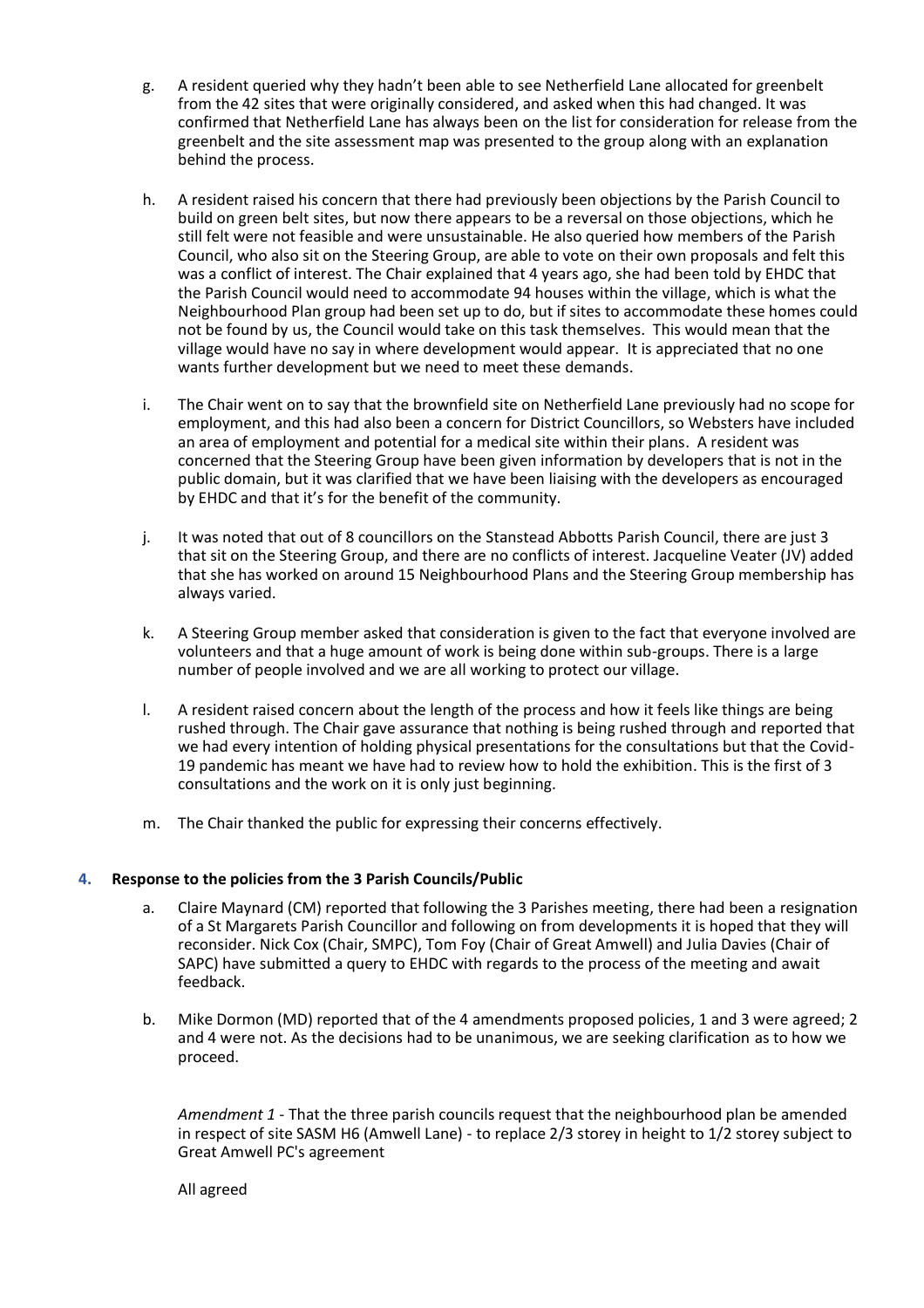*Amendment 2* - That the three parish councils request that the neighbourhood plan be amended to preserve the greenfield site SASM H4. (Chapelfields/East of St Andrews)

Two out of 3 agreed

*Amendment 3* - That the three parish councils request that the neighbourhood plan be amended to maximise locally affordable housing, such as social housing or similar.

All agreed

*Amendment 4* - That the three parish councils request that the neighbourhood plan be amended to preserve the greenfield site currently protected by greenbelt status, namely the northern part of SASM H3 known as the "Almshouse Field".

Rejected by 2 to 1

## **5. Response to change of boundary on the Websters site**

The Chair mentioned that the developers of Websters' field are concerned that there would be less space for landscaping – particularly with regard to the entrance and the Baesh Almshouses. The Chair proposed looking at the boundary closely next time.

## **6. Comments from Sub-Groups**

- a. *Business* JV talked through the content for policies of High Street, Homeworking, Tourism/Farm diversification, and Design of Employment Premises.
- b. *Transport*  this policy has been amended to incorporate the current parking standards, and to include on-street parking suggestions. SMPC are asking the bus company to notify them when there are diversions so that this can be communicated to the community.
- c. *Heritage*  nothing further to report.
- d. *Community/Sustainability*  policies will be sent through. It was noted that we need to respond to AECOM's queries.
- e. *Housing*  the site behind the church needs to be considered/incorporated. The final AECOM report has been received and we need to take on board the additional criteria. It has not been shared widely at AECOM's request.
- f. Concern has been raised for the site in Amwell Lane (on the right) as there are 4 very large trees with equally large roots, and a pumping station. It was noted that we are unable to access the site and EHDC who own the land will not declare if the site is available. Tom Foy (Chair, Great Amwell PC) is asking one of his Councillors to chase Anna Osborne (Asset and Estates Manager at EHDC) and Cllr Bob Deering has also followed up. AW added that on inspection of photographs, the plan of the site shows a different outline and that clarification of the boundary is needed. JV reported that Bengeo had a similar site and were able to negotiate for it to be a public space.
- g. *Community Assets* JR reported that she had been through the document with JV, and that she has emailed the Parish Councils asking for their support.
- h. *Ecology* JV has been finalising and will share once complete. CM reported that BK is still wishing to remain involved with the Steering Group but that personal commitments have meant she has not been available. She is happy to look over any documentation or assist in policy writing if it is needed.

#### **7. Timetable for consultation on policies**

a. It was acknowledged that the 3 Parish Councils have given permission for the Steering Group to approve all remaining policies, so it was therefore suggested that a meeting is held in 3 weeks.